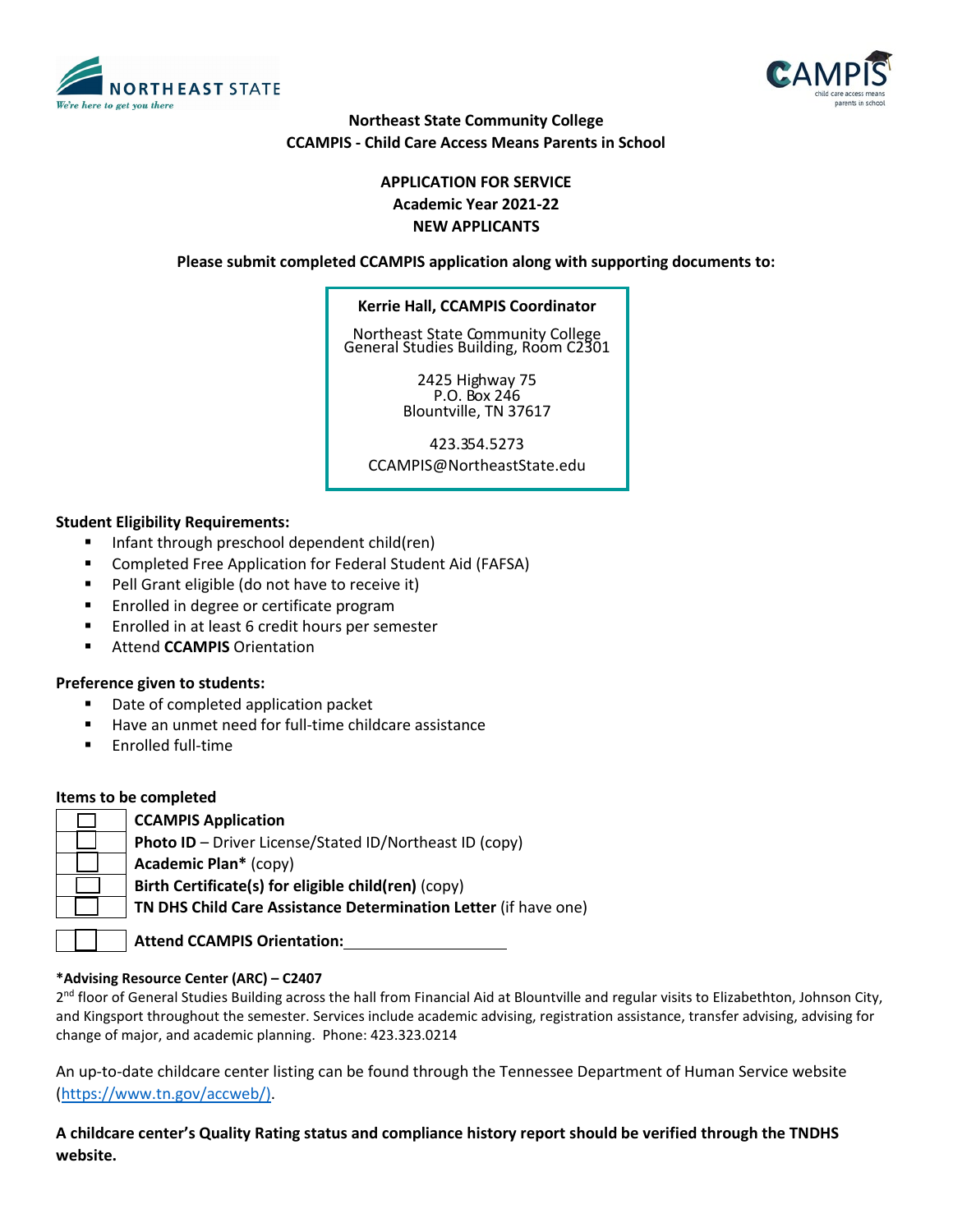# **APPLICATION FOR SERVICE Academic Year 2021-22 NEW APPLICANT**

| <b>NeSCCID</b>                                                                                                                                                                                                               |                                                                      |
|------------------------------------------------------------------------------------------------------------------------------------------------------------------------------------------------------------------------------|----------------------------------------------------------------------|
| <b>Last Name</b>                                                                                                                                                                                                             | <b>First</b>                                                         |
| <b>Primary Phone</b>                                                                                                                                                                                                         | Cell<br>Landline<br><b>Type</b>                                      |
| <b>Email - NeSCC</b><br><u> 1989 - Johann Stein, mars an deus Amerikaansk kommunister (</u>                                                                                                                                  | Preferred email                                                      |
| <b>Email - other</b>                                                                                                                                                                                                         | Preferred email                                                      |
| Best way to contact?<br>Call<br>Text                                                                                                                                                                                         | Email                                                                |
| <b>Street Address</b><br><b>Apartment/Condo Unit #</b><br>City<br>Zip                                                                                                                                                        |                                                                      |
| County                                                                                                                                                                                                                       |                                                                      |
| Mailing Address (if different than above):                                                                                                                                                                                   |                                                                      |
| <b>Street Address</b><br><b>Apartment/Condo Unit #</b>                                                                                                                                                                       |                                                                      |
| City                                                                                                                                                                                                                         |                                                                      |
| <b>Zip</b>                                                                                                                                                                                                                   |                                                                      |
| Please provide name and phone number of person we can contact if we are unable to reach you.<br><b>Contact Name</b><br>Phone<br><b>Relationship to You</b>                                                                   |                                                                      |
| How did you hear about the CCAMPIS Program?<br>Another CCAMPIS participant<br>Friend<br><b>CCAMPIS</b> Flyer/Brochure/Poster<br>Tennessee Reconnect Program/Info Session<br>Other:<br>Social Media (Facebook, twitter, etc.) | NeSCC email blast<br>NeSCC website<br>Other Northeast State program: |
| What is your primary campus?<br>Blountville<br>Elizabethton<br>Gray                                                                                                                                                          | Johnson City<br>Kingsport                                            |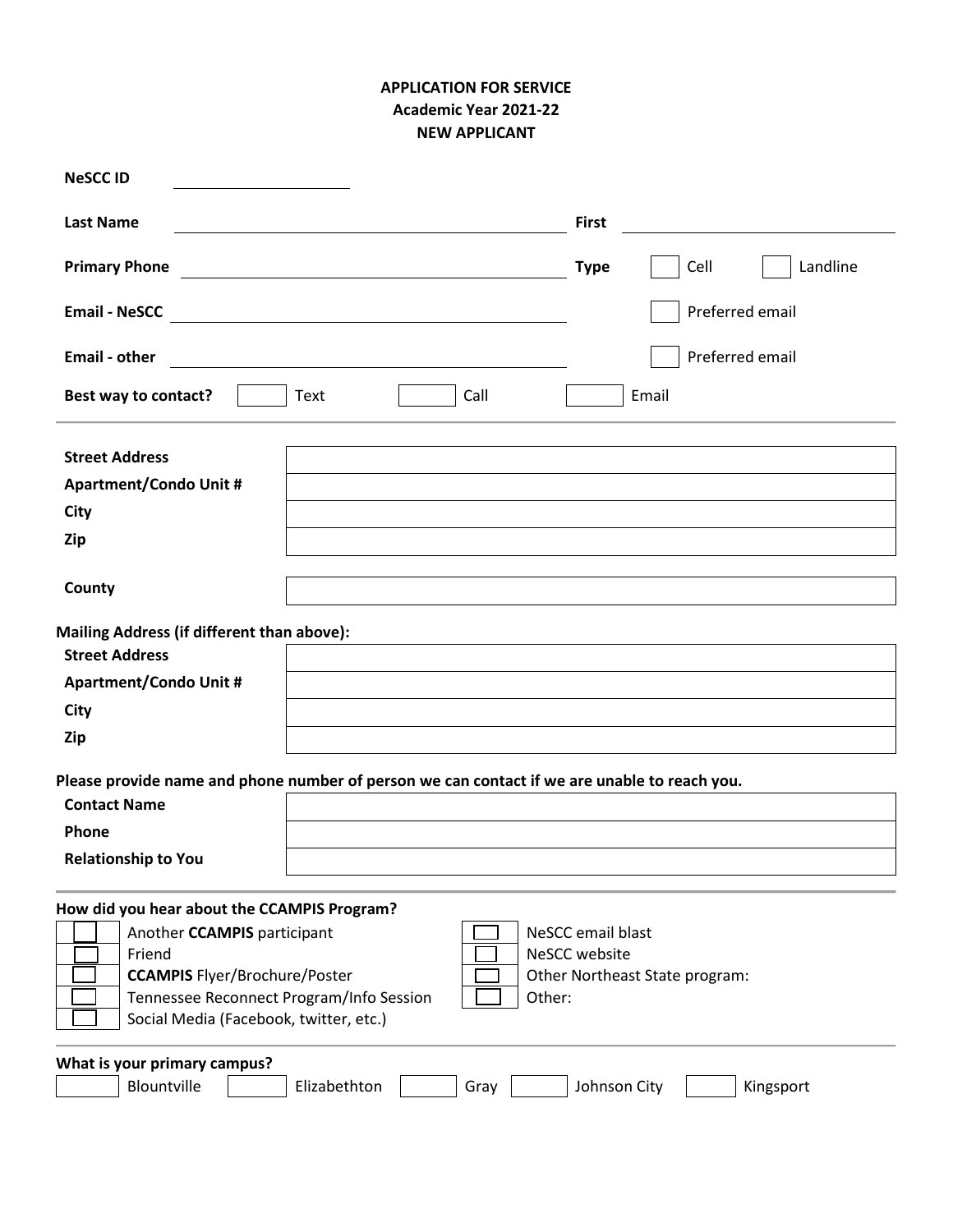| <b>Academic Status</b><br>Freshman<br>Currently enrolled<br>Sophomore<br>Not enrolled                                                                               |
|---------------------------------------------------------------------------------------------------------------------------------------------------------------------|
| Which Semesters are you requesting CCAMPIS Assistance?<br>Summer 2021*<br><b>Fall 2021</b><br>Summer 2022*<br>Spring 2022<br>*If available                          |
| What is your major:                                                                                                                                                 |
| What degree program are you in:<br><b>Associate Degree</b><br>Program:<br>Certificate<br>Program:                                                                   |
| Which semester will you be graduating:                                                                                                                              |
| Summer 2021<br><b>Fall 2021</b><br>Summer 2022<br>Spring 2022<br>Spring 2023<br><b>Fall 2022</b><br>Summer 2023                                                     |
| What is your last semester GPA?<br>What is your cumulative GPA?                                                                                                     |
| Who is your academic advisor?<br>(provide a copy of your academic plan)                                                                                             |
| How many credit hours are you taking:<br>Summer 2021<br><b>Fall 2021</b><br>Spring 2022<br>Summer 2022                                                              |
| 2020-21 FAFSA completed and on file with the Office of Financial Aid?<br>No<br>Yes<br>Unsure                                                                        |
| What is you FAFSA - EFC?                                                                                                                                            |
| <b>What is your Pell Grant Status?</b><br>Eligible, but not receiving Pell Grant<br><b>Receiving Pell Grant</b><br>Unsure                                           |
| Are you a first generation college student?<br>No<br>Yes                                                                                                            |
| Race/Ethnicity<br>Alaska Native<br>Hawaiian or other Pacific Islander<br>White<br>Asian<br><b>Black or African American</b><br>Two or More Races<br>Hispanic/Latino |
| Gender<br>Female<br>Male                                                                                                                                            |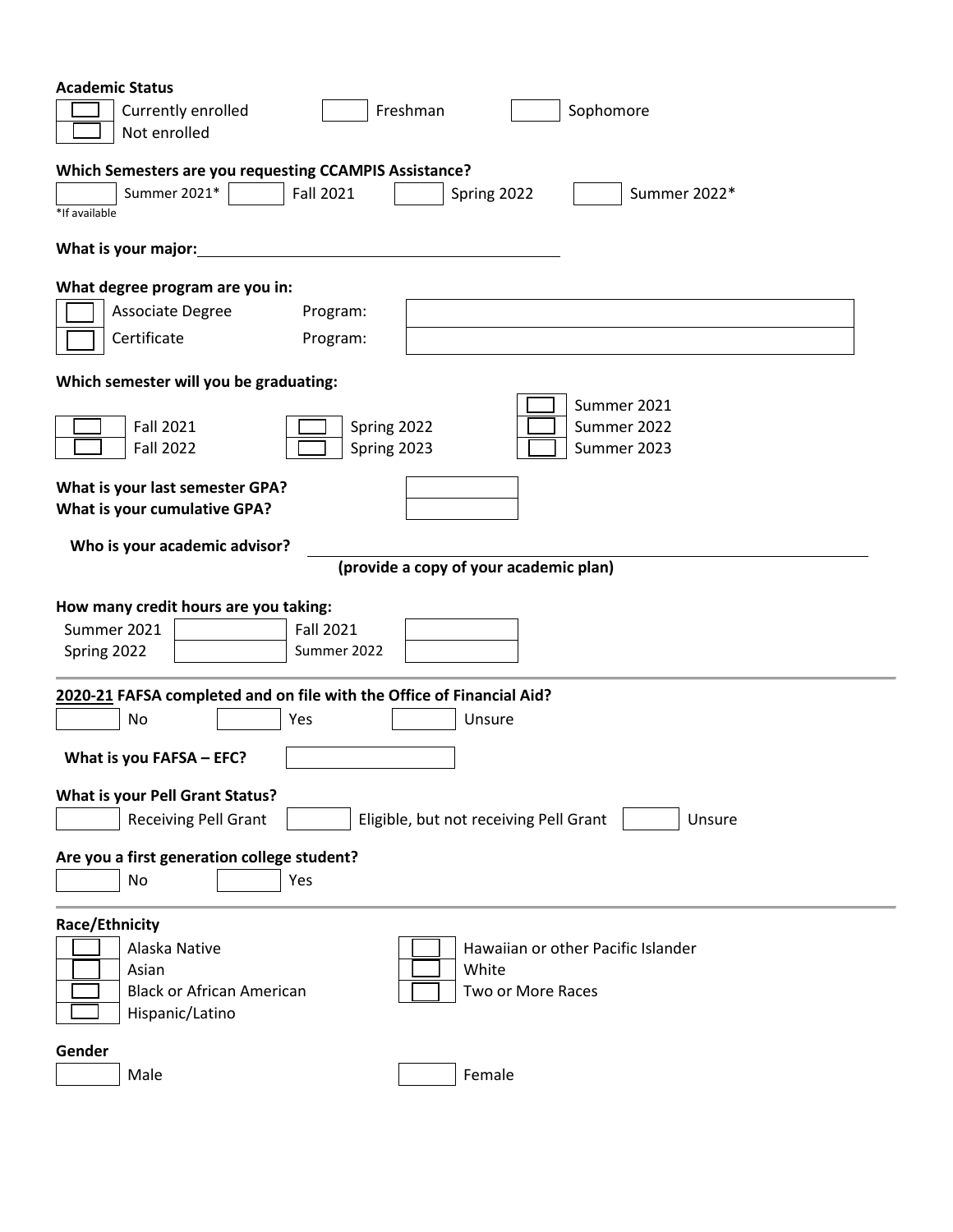## **Household Status**

Married Not Married and Dependent on Parent(s) Not Married and Independent

## **Household**

Total Household Members (including self) How Many Dependent Children How many under the age of 5

| How many dependent children <i>under the age of 5</i> do you want to register with CCAMPIS? |  |  |
|---------------------------------------------------------------------------------------------|--|--|
|                                                                                             |  |  |

| <b>First Name</b> | <b>Last Name</b> | Date of Birth | Age |
|-------------------|------------------|---------------|-----|
|                   |                  |               |     |
|                   |                  |               |     |
|                   |                  |               |     |
|                   |                  |               |     |
|                   |                  |               |     |

## **List children currently using childcare services:**

| Child (Age) |  |
|-------------|--|
|             |  |

| Child (Age) | <b>Childcare Center (or provider)</b> |  |  |
|-------------|---------------------------------------|--|--|
|             |                                       |  |  |
|             |                                       |  |  |
|             |                                       |  |  |
|             |                                       |  |  |
|             |                                       |  |  |

### **Do you need Full-Time care?**

| N۵<br>$\sim$ | Vac<br>ີ | Other: |
|--------------|----------|--------|
|--------------|----------|--------|

**Are you currently receiving financial assistance for childcare costs?** (Your answer will not affect **CCAMPIS** eligibility.) No  $\vert$  Yes  $\vert$  Other:

| Families First; co-pay: \$ |  |
|----------------------------|--|
| Smart Steps; co-pay: \$    |  |
| Other:                     |  |

Consider applying for State of Tennessee Department of Human Services childcare assistance. **CCAMPIS** subsidies can be used in conjunction with TNDHS child care certificate program.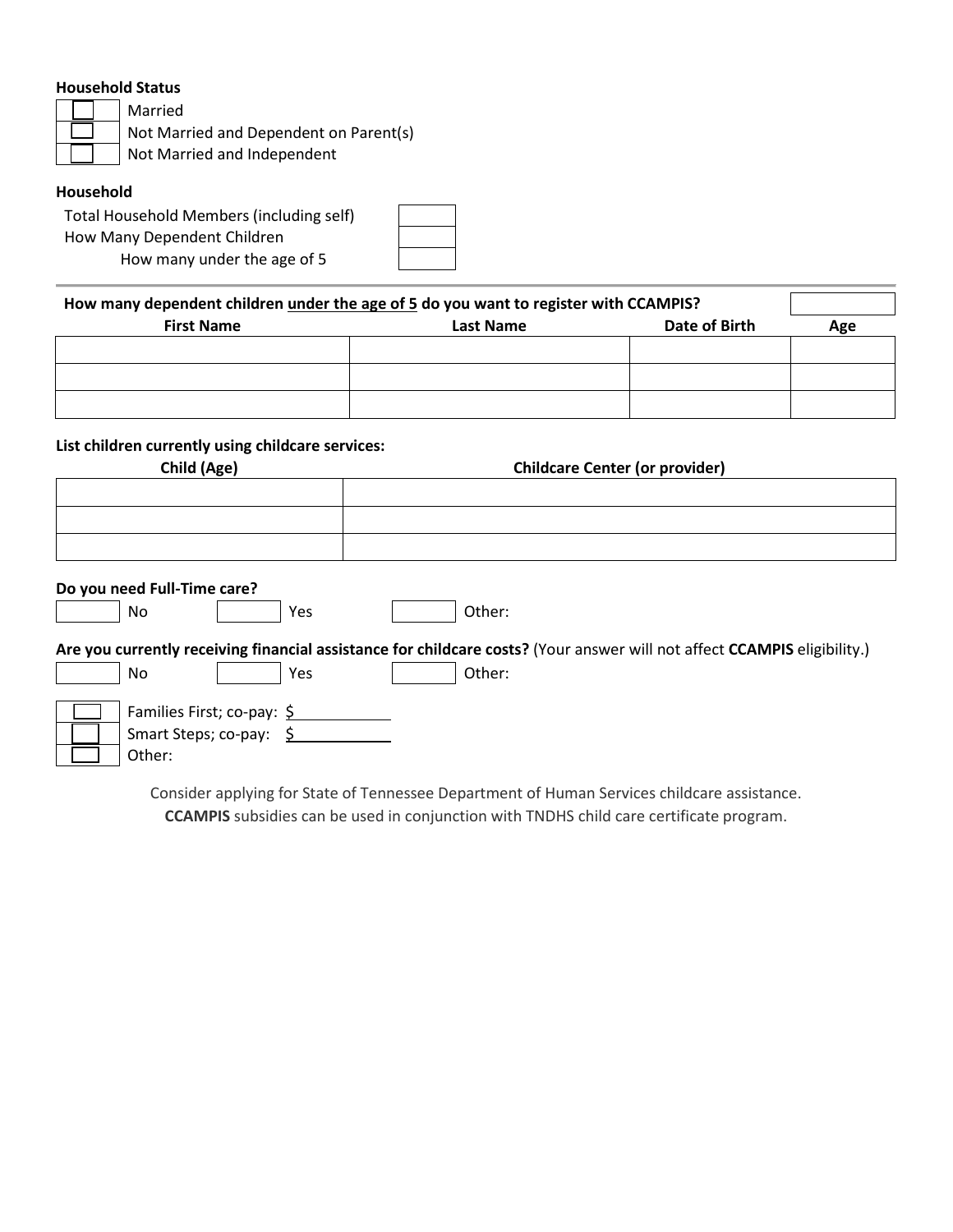|                   | Have you found/selected a 2 or 3-Star Quality rated childcare center? |                         |                       |        |    |                           |     |
|-------------------|-----------------------------------------------------------------------|-------------------------|-----------------------|--------|----|---------------------------|-----|
|                   | No                                                                    | Yes                     |                       |        |    |                           |     |
|                   |                                                                       | <b>Childcare Center</b> |                       |        |    | 2 or 3-Star Quality Rated |     |
|                   |                                                                       |                         |                       |        | No |                           | Yes |
| <b>Director</b>   |                                                                       |                         |                       |        |    |                           |     |
|                   |                                                                       |                         |                       |        | No |                           | Yes |
| <b>Director</b>   |                                                                       |                         |                       |        |    |                           |     |
| Have you applied? |                                                                       |                         |                       |        |    |                           |     |
|                   | No                                                                    | Yes                     |                       | Other: |    |                           |     |
|                   | Are you on a waiting list?                                            |                         |                       |        |    |                           |     |
|                   | No                                                                    | Yes                     |                       | Other: |    |                           |     |
|                   | Did you have an application/wait list fee?                            |                         |                       |        |    |                           |     |
|                   | No                                                                    | Yes                     | Amount: $\frac{1}{5}$ |        |    |                           |     |

**Comments:**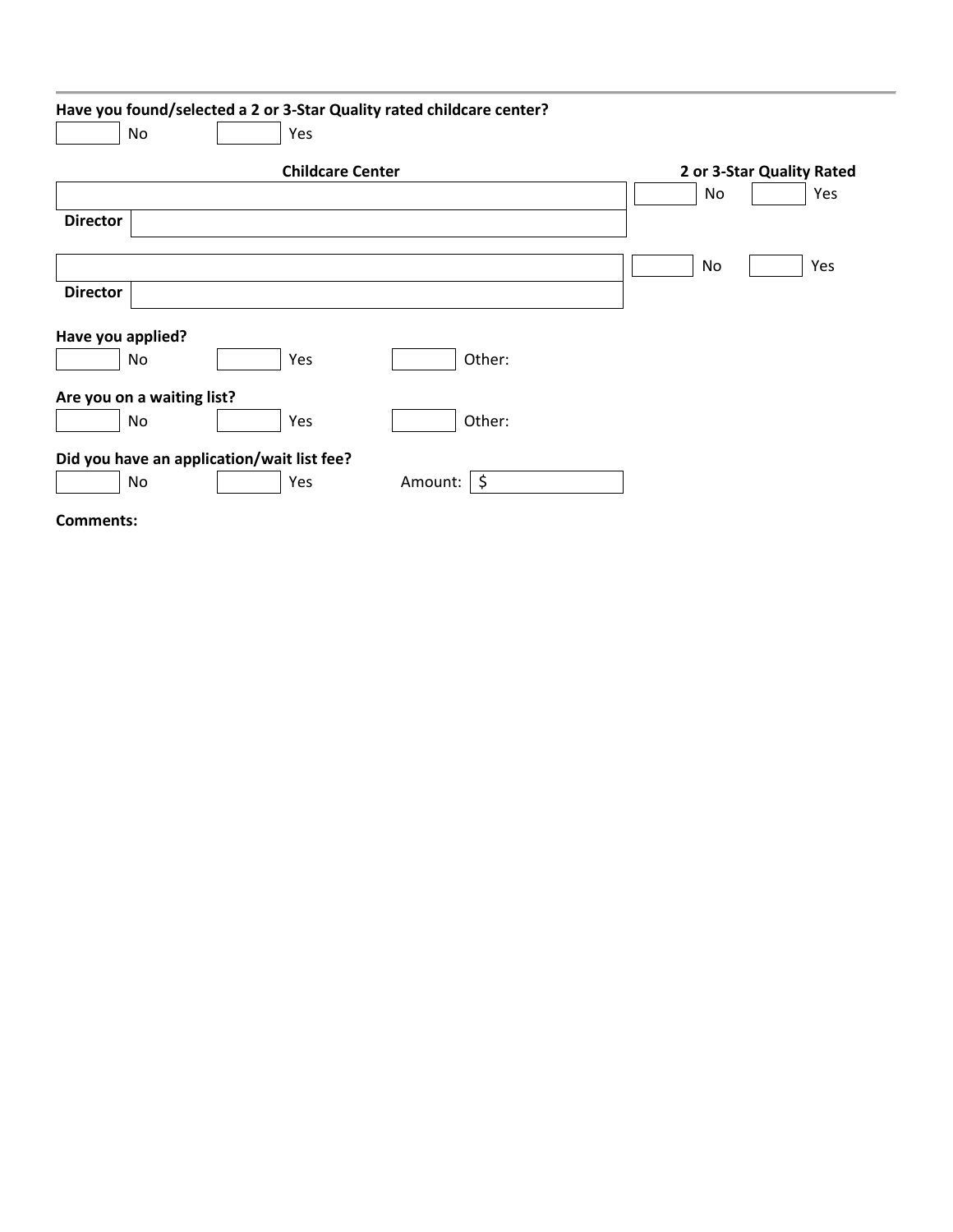### **SUPPLEMENTAL QUESTIONS**

## **How will participation in the CCAMPIS program help your unmet need for childcare assistance?**

| What is your employment status? |           |              |  |  |  |
|---------------------------------|-----------|--------------|--|--|--|
| Full-Time                       | Part-Time | Not Employed |  |  |  |
|                                 |           |              |  |  |  |
| Where:                          |           |              |  |  |  |

**If applicable, describe how participation in the CCAMPIS program will change your employment status:**

### **During the hours of CCAMPIS provided childcare, I plan to:**

|  | Attend class               | Obtain coaching/tutoring assistance             |
|--|----------------------------|-------------------------------------------------|
|  | Take earlier class         | Obtain advising/counseling support              |
|  | Take later class           | Participate in group study projects or meetings |
|  | Have additional study time | Spend more time in the library/computer lab     |
|  | Other:                     |                                                 |

## **How important is the CCAMPIS grant to help complete your degree or certificate?**

| Very Unimportant                  |
|-----------------------------------|
| Unimportant                       |
| Neither Important nor Unimportant |
| Important                         |
| Very Important                    |

Comments:

| Would you be able to enroll or persist at Northeast State without CCAMPIS assistance? |
|---------------------------------------------------------------------------------------|
| Other:<br>Yes<br>No                                                                   |
| Would you be able to graduate from Northeast State without CCAMPIS assistance?        |
| Other:<br>Yes<br>No                                                                   |
| Please select additional services you are in need of:                                 |
| Academic coaching                                                                     |
| Personal counseling                                                                   |
| Food                                                                                  |
| Shelter                                                                               |
| Transportation                                                                        |
| Other:                                                                                |